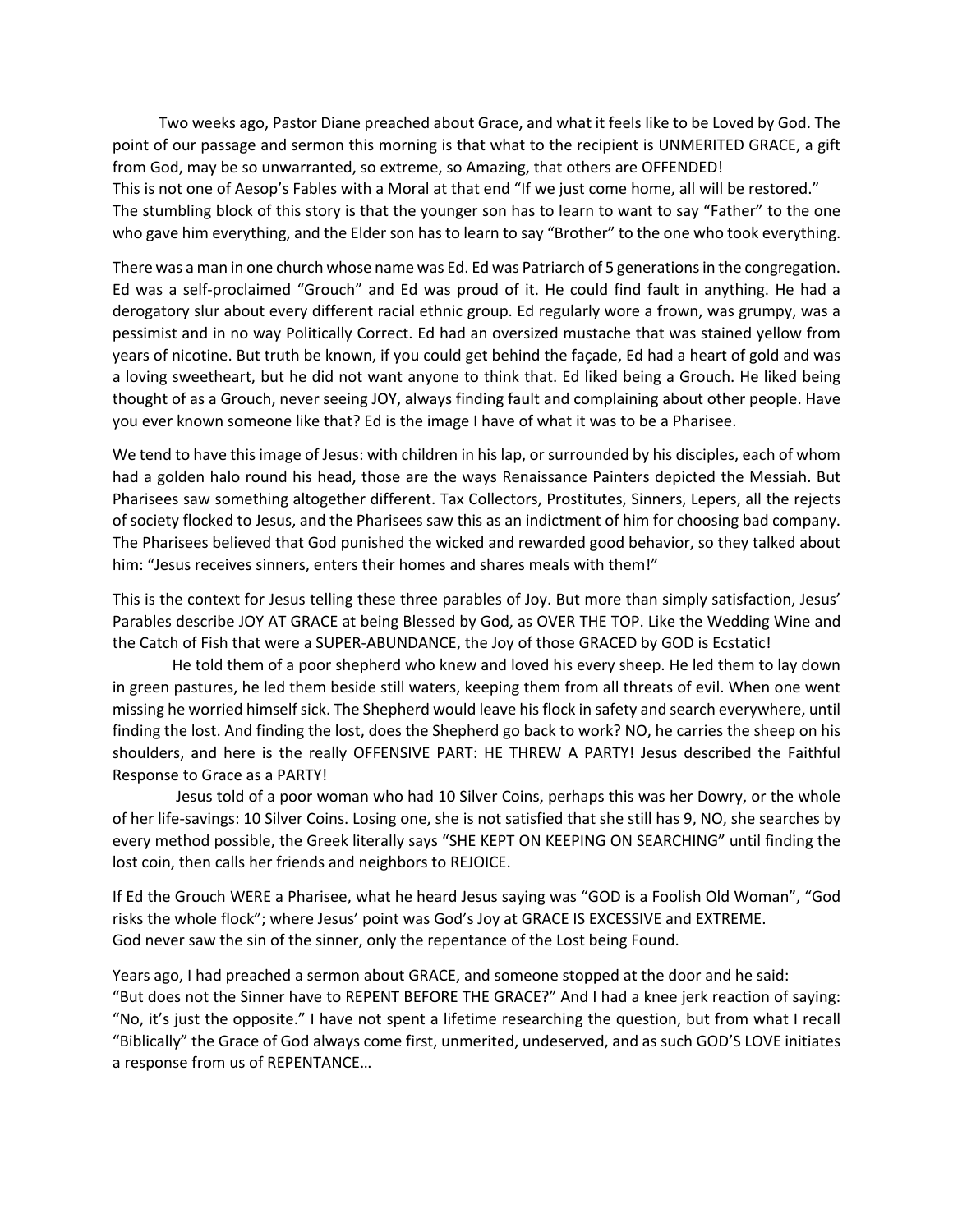## Case in point,

While Judaism had an assumption of Progeniture: that the Eldest inherits everything, Jewish Law dictated that upon the death of a father, the first-born would receive 2/3 of the estate ( A Double Portion) and the younger Children would receive what was left. SO we know there is a problem when, "A Man had two sons and the younger came demanding his share". Realize what an OFFENSE this is! The younger son is saying to his father, "I wish you were dead, so I could have my share of your property NOW!" Instead of reacting, the father gives whatever is asked. And the son promptly wastes all he has received. The Greek is actually more excessive, that what he does is "to squander and scatter his soul". When all he had was lost, he was so morally and financially bankrupt as to hire himself out for money to pig farmers.

Now I have known Pig Farmers, my wife's family raise pigs, but to  $1<sup>st</sup>$  Century Judaism, nothing could be more Offensive, it was literally Not Kosher. That "he came to himself" carries the meaning of the passage, but the literal phrase means "When he came to his senses", he makes up his mind that his Father's slaves were treated better, so he goes to plead for a job, but he has not yet said anything to his father as REPENTANCE.

Here is the Amazing, Unmerited, Unprecedented, Offensive Grace…

In ancient Middle Eastern Culture, adult men did not RUN, they Never RAN as that would display emotion, passion, even Need, and perhaps look foolish.

AND according to the Law as written in Leviticus, if a Child were disobedient, bringing shame upon a Father, as this Prodigal had done by wishing his father were dead, then wasting himself, NOT ONLY the Father but the whole Community had Responsibility to Stone the child.

So when the Father sees the Lost returning home, The Father Runs not only to receive him, but to shelter him from the Neighbors in an act of GRACE.

The Prodigal is never able to state his rehearsed speech, to REPENT. In reply to the extent of His Father's ACT OF GRACE in running to embrace him, the Son says: "Father, I have sinned against Heaven and before You." The LOST does Repent, but the initiator, the first Actor is the Father extending GRACE.

In the Bible, particularly in the teachings of Jesus, a fun game is to consider IS THERE ANYWHERE IN THE OLD TESTAMENT WITH A STORY LIKE THIS? There is the Story of Abraham's Grandson Jacob called ISRAEL, whose favorite son Joseph was lost, who in a time of famine, when the Family's hope is lost learns Joseph was alive and providing for them in Egypt. To suggest that the Patriarch "Israel" was a PRODIGAL, or that the whole family of Israel was LOST and in need of return to the Father, was OFFENSIVE!

But remember that the Father had two sons. When the Elder Son learns that his Father has EMBARRASSED their family by running, to greet, shelter and welcome home the family sinner who wasted his soul and inheritance is an OFFENSIVE GRACE. A Grace so Offensive that the Elder Son makes a scene by standing outside the door of their house during the Celebration, refusing to enter in. ONCE AGAIN, now with the Elder Son, the Father does whatever is needed, by searching for him and extending the GRACE of HIS LOVE that the Elder Son ACCEPT THE GIFT of his Brother's RESURRECTION from the dead. The question becomes whether this Son will REPENT by reducing his Offense and Accepting the Father's LOVE.

A few weeks ago, 90 of you came to a film I showed about THE REFUGEES OF SOUTH SUDAN. The Media had nicknamed these refugees "LOST BOYS" because they fled their homes and grew up without any Parental Supervision. In 2005, at the request of one, I went solo into a Warzone, as the Ambassador of these Refugees in America, hoping to find their families who had remained behind during 30 years of war. We were able to re-unite over 100 families. But while with them, I came to claim not only that they had found each other, but that in 30 years of Civil War, with their Children gone, these were LOST FAMILIES.